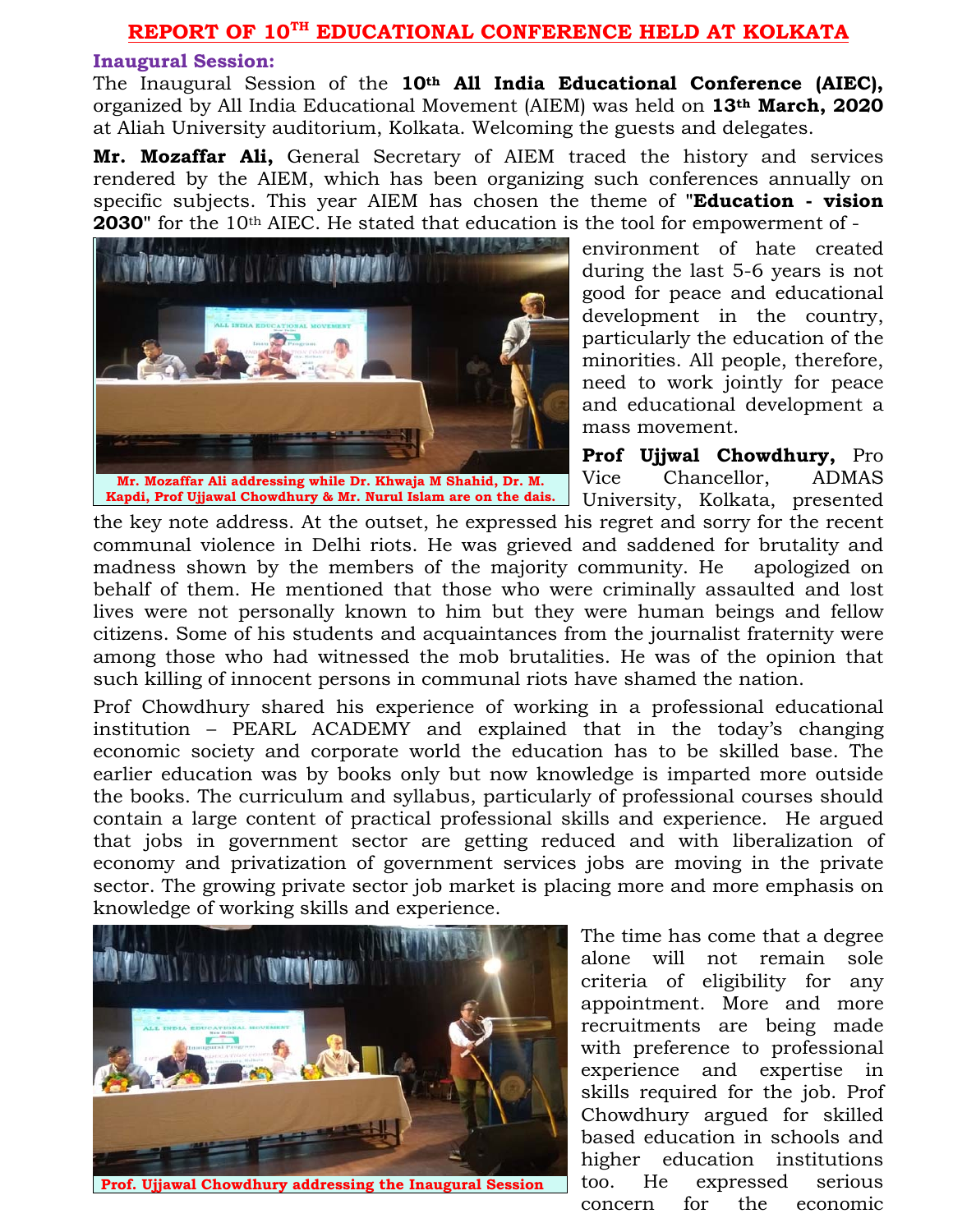turmoil in the country on account of lopsided Government policies. He mentioned that unemployment is rising in India as India's unemployment rate has increased to 7.7% during December 2019, according to Centre for Monitoring Indian Economy. Similarly, Gross Domestic Production (GDP) has fallen down at the lowest level of the decade. If unemployment is more the GDP proportionately falls down. There no major efforts on the part of the government to provide employment to the people. India's main employment provider is small and medium industry sector which is labour intensive and based on human skills. Government is making no serious attempt for Skill development which could generate huge jobs. Although there are 914 Universities in the country but not much has been done for skill development education. In the present day scenario of job market, obtaining a degree is not sufficient but it is the merit of the candidate, which is important and deciding factor in the selection process. In this context, he emphasized upon the need of digital competency. He was also of the opinion that the graduates should take more interest in entrepreneur ship and set up their own enterprises. In this way, they will not only get self - employed but will also generate jobs for others.



Prof Chowdhury also explained at length about the importance of communication skills for the development and manifestation of the personality. He desired that school and colleges should develop special programs for training of communication abilities in English and Indian languages. "Education is the manifestation of perfection in man", he quoted Swami

Vivekananda. Prof Chowdhury, in address, placed great emphasis on teaching about the life and work great Indian and international personalities in different fields of subjects to present role models before students. It is one of the important method of inspiring and motivating young minds. Our mission should be to produce leaders in the society and not just degree holders for the job market. The Vision and Mission statements of institutions should be clearly spelled out and inculcated in the mind and hearts of students and faculty. The purpose of education should be much higher than just obtaining jobs. According to Prof Chowdhury, teachers should inspire students to achieve higher goals. These inspiring teachers are like second parents to the students. Training the teachers to play the role of parents is inevitable.

 Prof Chowdhury concluded his address with the advice that Education Vision 2030 should incorporate the suggestions made by him for an education which can deliver results desired by the society.

**Mr. Nurul Islam** of Al Ameen Mission, Kolkata spoke in Bangla and appreciated the efforts of AIEM for educational awakening and choosing Kolkata for this 10educationalconference. He informed that their NGO has already supported about **42,000** students in preparing for medical and engineering exams and about**17000** are currently studying in various branches of their professional courses all over West Bengal.

**Dr. Mubarak Kapdi** from Mumbai stated that although our country is having a very ancient civilization of about 5000 years old, but its capital has recently witnessed one of the worst communal violence. He congratulated the ladies of the Kolkata -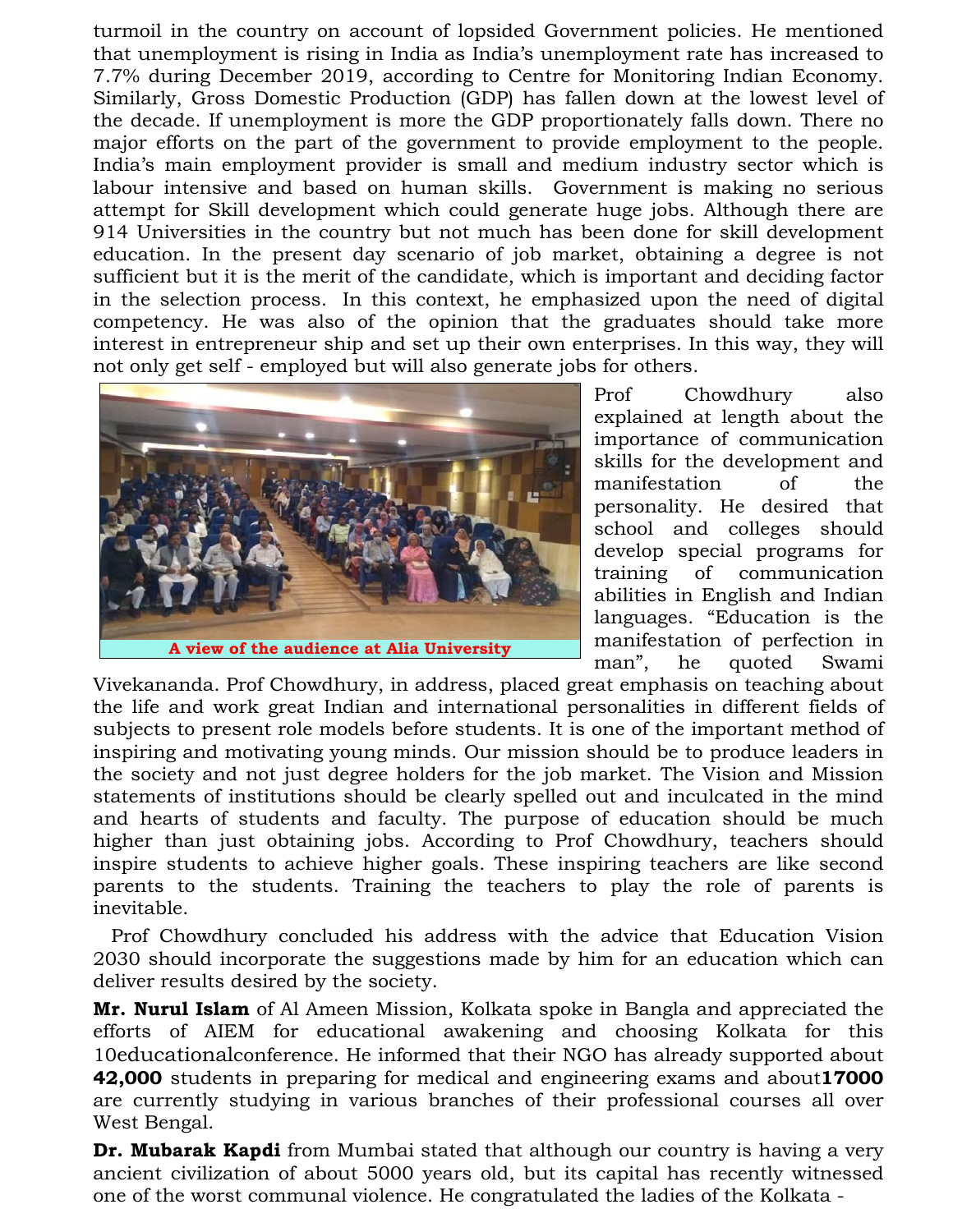Shaheen Bagh for sitting on dharna (demonstration) at Park Circus grounds against the draconian citizenship law. Actually they are saving the future of our youth. He suggested that instead of depending on the Government, parents should share responsibility for educating their children.

**Dr. Sayeedur Rehman Faizi** from Toronto, Canada advocated that an educated person and uneducated one cannot be equal. Lap of mother is the first school of a child. Only education can make us a good human beings.



Chairing the session, **Dr. Khwaja M Shahid,** President, AIEM explained the background of AIEM and informed about the rationale for choosing the theme of the  $10<sup>th</sup>$ AIEC i.e. **Education Vision 2030.** He observed that the progress in the field of ICT and digitization of operations have immensely changed the traditional methods of teaching – learning. Open and Distance Learning has taken the teaching and learning to the door steps of the learner. The

learning can be undertaken at any time of the day, month or year according to the convenience of the student. The education has now gone beyond the four walls of the class rooms. The importance of ICT for providing education in ODL mode cannot be under stated.

The recent developments in Artificial Intelligence (AI), cloud computation, Robotics etc have opened new avenues to provide fast changing vast knowledge to a large number of student populations. The educational institutions, now, should equip themselves with digital infrastructure and ensure digital knowledge and skills to its faculty and other staff members. New methods and techniques of teaching and pedagogy to impart education with help of new digital tools are unavoidable. It is essential to keep pace with innovations taking place with superfast speed in the digital world. Simultaneously, learners (students) should also be provided with necessary hardware like electricity, internet facility, computers, smart - phones and so on to make digital learning successful.

Educators should also plan for likely future innovations in the field of ICT and education. They should design courses and curriculum, develop pedagogy and examination system keeping in mind the innovations of new products and requirement of the society and corporate world. A vision for next, at least, ten years has to be prepared and a road map should be spread out to achieve designated goals. THERE IS A NEED OF EDUCATION VISION2030.

The minorities and particularly the Muslim minority which is educationally backward in comparison to other socio religious groups, need to be more diligent and on fast track in their efforts to educate themselves and to acquire necessary skills. Prof Khwaja Shahid also observed that there has been significant educational awakening among Muslims as a result of efforts made by our and many other NGOs and community leaders during the last about twenty years. Further, the next ten years would be very important as the new educational policy, which is in the offing, would be implemented during this period. The educationally retarded community should specifically make special efforts to support governmental education programs with its own add on efforts. There are certain specific and unique educational requirements of the minority communities. The community specific education plan -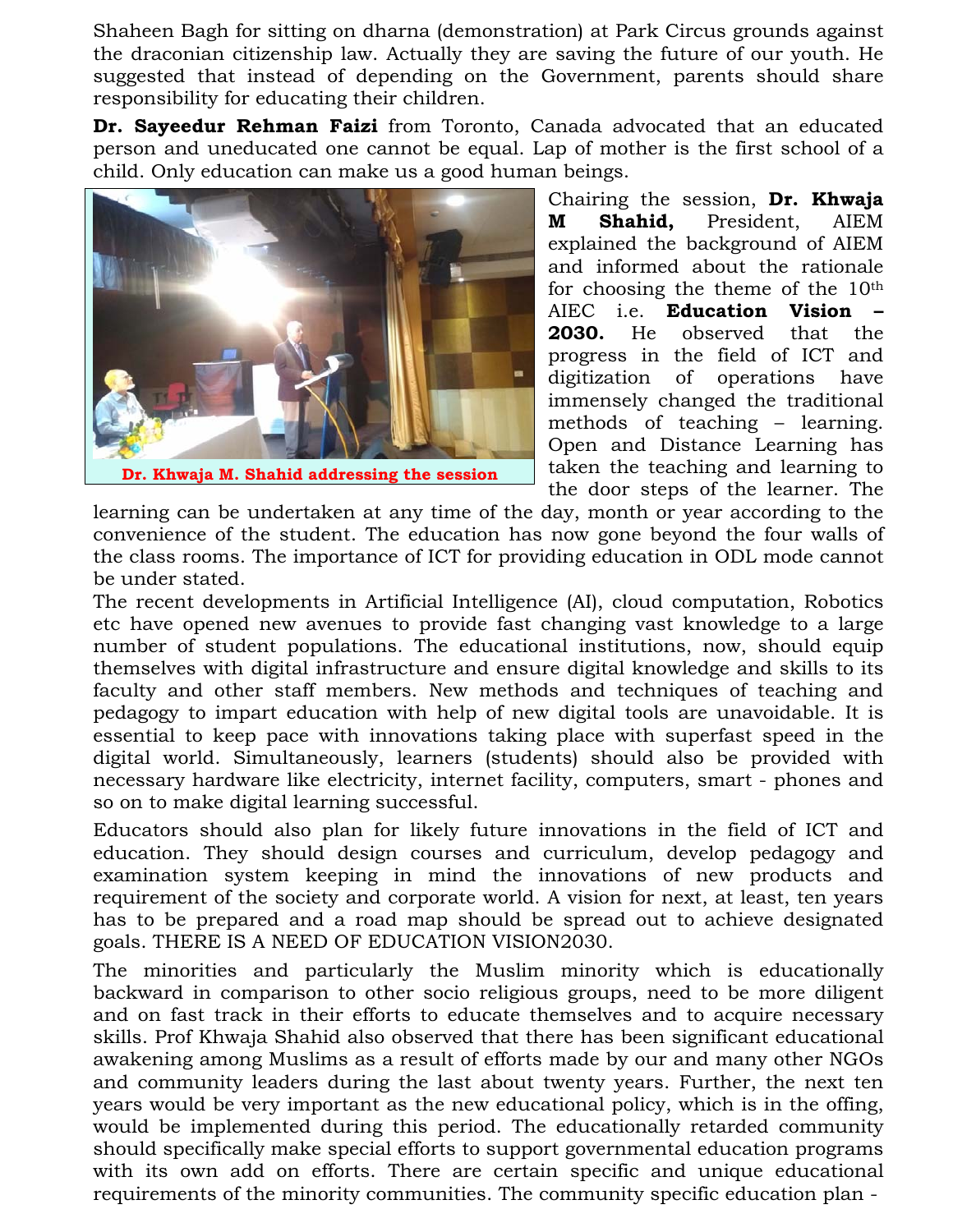should be so designed that it along with national educational schemes should identify and fulfill both national goals as well as community requirements in, say, next ten years.

Prof Khwaja Shahid further emphasized upon the need of such teachers who are well motivated and know developments in latest educational techniques to teach our new generation. He called upon education institutions to prepare a Teachers Development program. Such a program has to be dynamic and self-assessing. A teacher must necessarily undergo a regular knowledge, professional skill and life skill development program. He also emphasized upon the importance of an outreach program for each school and college. There is a need for our schools and colleges to work with missionary zeal to achieve tangible and quantifiable results.

 While concluding his presidential address, Prof Khwaja Shahid appealed Prof Ujjawal Chowdhury PVC, ADAMAS University and Chief guest of the session that he need not apologies for the recent communal riot and brutal killing of innocent citizens in north east Delhi. The shame and condemnation should be reserved for cruel and criminal elements who perpetuated most inhuman acts of killing the men and women and burning their properties. It was a clear case of nexus and conspiracy between law enforcing agencies and political opportunism. The inefficiency and incompetency of the Police was evident in abundance during the riot in Delhi. These elements should bow their heads in shame for criminal negligence and conduct. And they should apologies, said Prof Khwaja. Persons like Prof Ujjawal Chowdhury are the pillars of secular and plural traditions of India. The future of India along with its constitutional values is safe only in the hands of persons like Prof Chowdhury. We salute them and we are proud of them.

 In the end Prof Khwaja Shahid thanked and congratulated the organizers for a brilliant beginning of the conference. He also thanked and welcomed the guests and delegates for attending the conference.

The session was moderated by **Mr. Mozaffar Ali,** General Secretary AIEM.

### 1<sup>st</sup> SESSION: EARLY LEARNING AND OUR SCHOOLS AND MADARIS.

The session was presided over by **Dr Shaharyar Salim**, a social activist of Kolkata and addressed by the following:

- **1. Dr. Mubarak Kapdi,** Mumbai, writer and thinker
- **2. Dr. Mohd Nasruddin,** Principal Govt. English Medium model Madrasa



**Dr. Sharyar & Syed Mansoor Agha are on the dais**

Initiating discussions **Dr. Mubarak Kapdi** stated that earlier students, parents and management used to run the schools but now society and the Government have also been added and made it more complex. Since the policy allows no detention till class VIII, one can very well understand the quality of our education. He felt that there was ignorance of priorities among our Muslim

Rulers as they were building Taj Mahal whereas Birtishers built Oxford University. There was no career planning and no idea of higher education with the result that the poor was the worst affected. Sir Syed was the first person who started campaign for education, brotherhood and communal harmony. We need to open the doors of our masajid and use juma address to educate our people.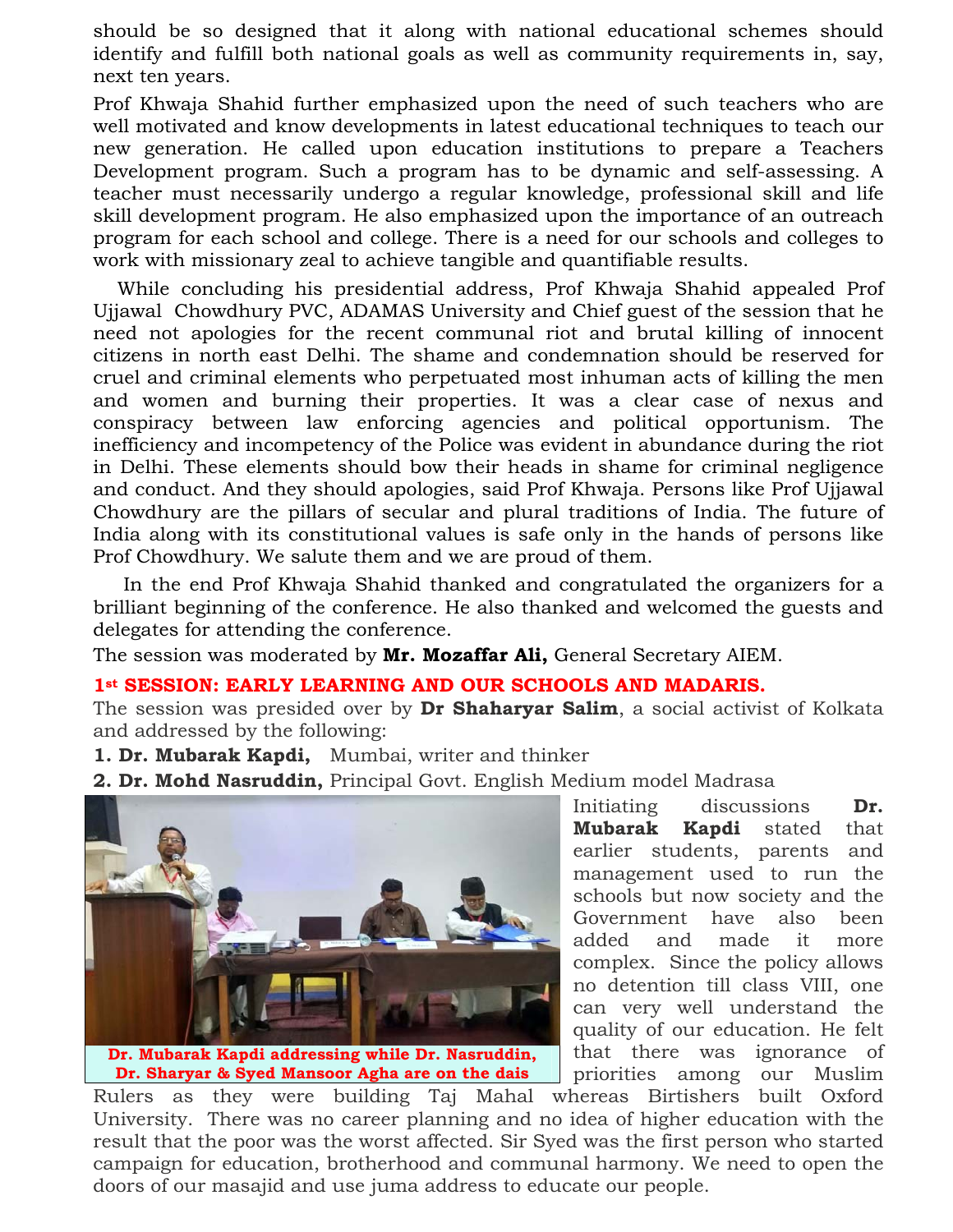

**Dr. Md. Nasruddin,** Headmaster, Burdwan Govt. Model Madrasah (English medium).

Md. Nasruddin informed that learning is a life-long process which starts with birth and continues till death from motor neuron movements till learning of critical thinking and evaluation abilities the process of learning never stops. He also mentioned nature, stages, process and theories of learning with

special focus on role of madaris as formal centers of learning.

**Dr. Shaharyar** in his presidential address stated that we should not underestimate Madrasah students as they are very intelligent and capable. His experience of working in **75 to 100** schools where he organized debates etc revealed that Madrasah students can do still better if they are provided proper facilities. He also informed the audience about the administrative control of these Madaris by the Madrasah Education Board and the Department of Minority Affairs. He felt that this is an important subject and needs full-fledged discussion. **Mr. Syed Mansoor Agha** who moderated the session agreed that at least half a day workshop is needed to discuss this subject in detail.

### **2nd SESSION-NATIONAL EDUCATION POLICY:**

The session was chaired by **Dr. Jakir Hussain Laskar**, HOD, Department of Education, Aliah University, Kolkata and addressed by the following:

### **1. Prof Mohd. Akhtar Siddiqui,** former Chairman NCTE

**2. Syed Ahmed Muzakkir,** Director Centre for Educational Research &Training, New Delhi



**Prof Akhtar Siddiqui** informed the audience that he was fortunately a member of Apex consultative groups of the Committee which drafted **487** pages New Educational policy. Its 4th draft was recently presented to the PM and it's likely to be finalized shortly. Whereas the **1986** policy emphasized on access and diversity, the focus of the new policy is on improving quality

education, equity and diversity. The word minority has been avoided. However the terms educationally under-represented groups and socio economically disadvantaged groups have been used whereas earlier it used to be educationally backward minorities. There is no mention of Arabic language anywhere and even Urdu has not been mentioned directly. However it is mentioned in the Program of Action for Madrasas in the quality improvement program.

There is a mention of global knowledge and India becoming super power. Special Educational Zones are proposed to be created for socio economically underrepresented groups. The spirit of three language formulae is likely to be retained but Sanskrit will be offered at every level as an optional subject. Final policy may now be announced any time.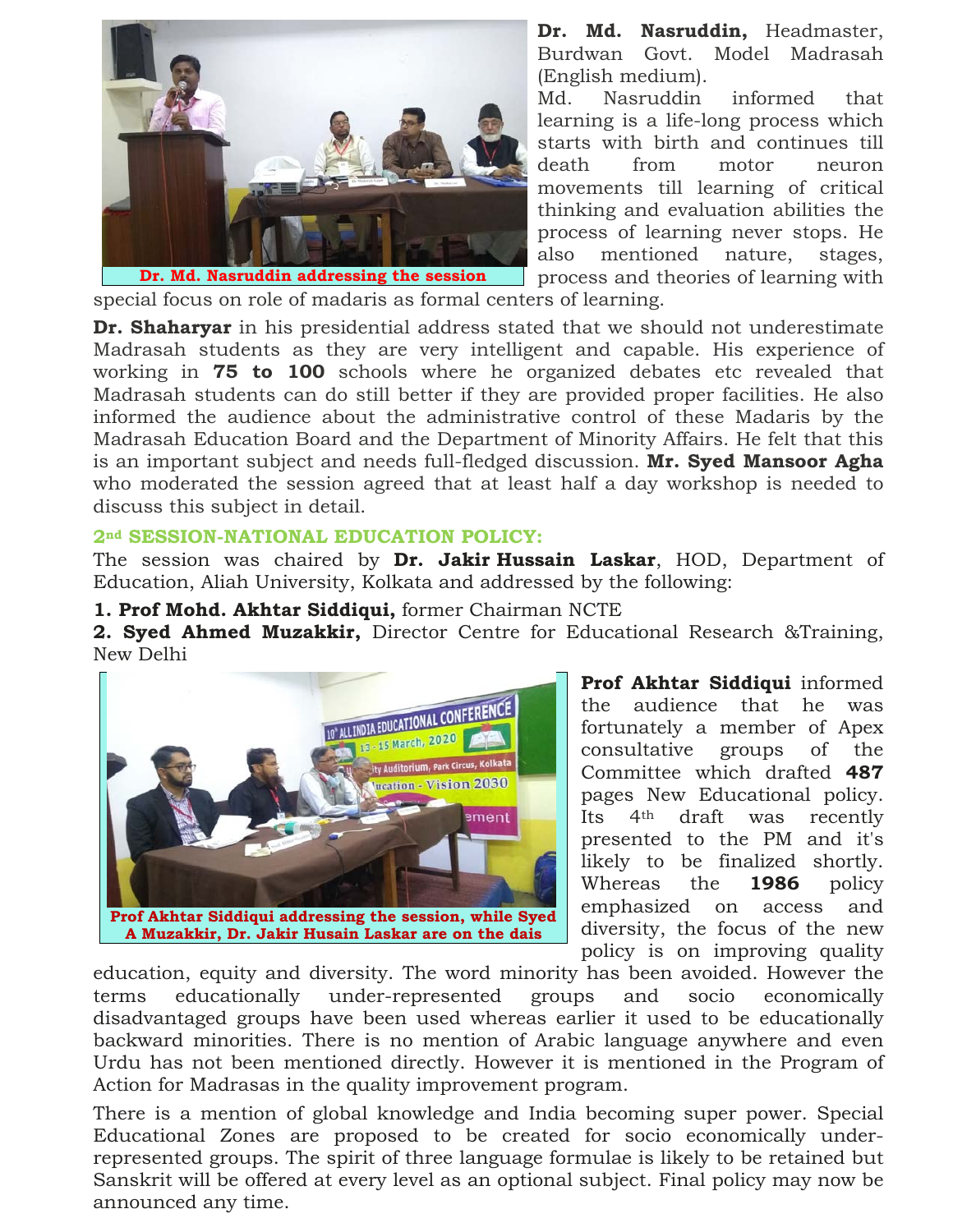**Syed Ahmed Muzakkir** spoke on CERT studies on NEP, accessibility, equity and quality education. He was of the view that NEP is focusing on Hindi, regional languages and other languages but Urdu and Arabic are not mentioned. There is undue commercialization and privatization of higher education which is not good. RTE is proposed to be extended to Higher Secondary stage but some children groups are not covered. Capitalization and donation should be capped and aphorism should be removed. Creation of Rashtriya Shiksha Ayog shows over centralization in a federal system. There seems an effort of saffronization also to certain extent.



In his presidential remarks, **Dr Jakir Husain Laskar** stated that the new policy is going to be a great challenge to the professionals. Although it is going to emphasize quality education but in a great country like India it is desirable that education is available to all at all levels. **Mr. Moin Akhter Ansari** moderated the session.

**3rd SESSION-TECHNOLOGICAL INNOVATIONS & DIGITIZATION OF EDUCATION** 

This session was chaired by **Prof. Khwaja Shahid,** President, AIEM, and was addressed by following senior faculty members from Jamia Hamdard and Jamia Millia Islamia, New Delhi:

- **1. Prof. Afshar Alam,** Dean, Faculty of Technology, Jamia Hamdard, New Delhi
- **2. Prof. Abdul Quaiyum Ansari,** Department of Electrical Engineering., Jamia Millia Islamia, New Delhi

**Prof. Afshar Alam** talked about the abundance of educational technology tools and availability of massive amount of online teaching material that can be made use of for imparting education at every level. He emphasized on the diminishing role of classroom teaching and increasing use of Massive Online Open-source Courses (MOOC) available worldwide through the Internet.



**Prof. Afshar Alam addressing the session**

 In India these MOOCs are made available through National Program on Technology Enhanced Learning (NPTEL) and SWAYAM portal of the Government of India and by several other agencies. **SWAYAM** is a Hindi acronym that stands for "Study Webs of Active-Learning for Young Aspiring Minds" is an Indian Massive open online course platform. Availability of online journals and conference proceedings, tutorial and practice sessions has given the added

advantage to the e-learning and blended learning that has made possible the concept of the flipped classroom.

A flipped classroom is an instructional strategy and a type of blended learning that focuses on student engagement and active learning, giving the instructor a better opportunity to deal with mixed levels, student difficulties, and differentiated learning preferences during in-class time. Prof. Alam also described the concept of Outcome Based Education (OBE), where the focus is on the student centric learning rather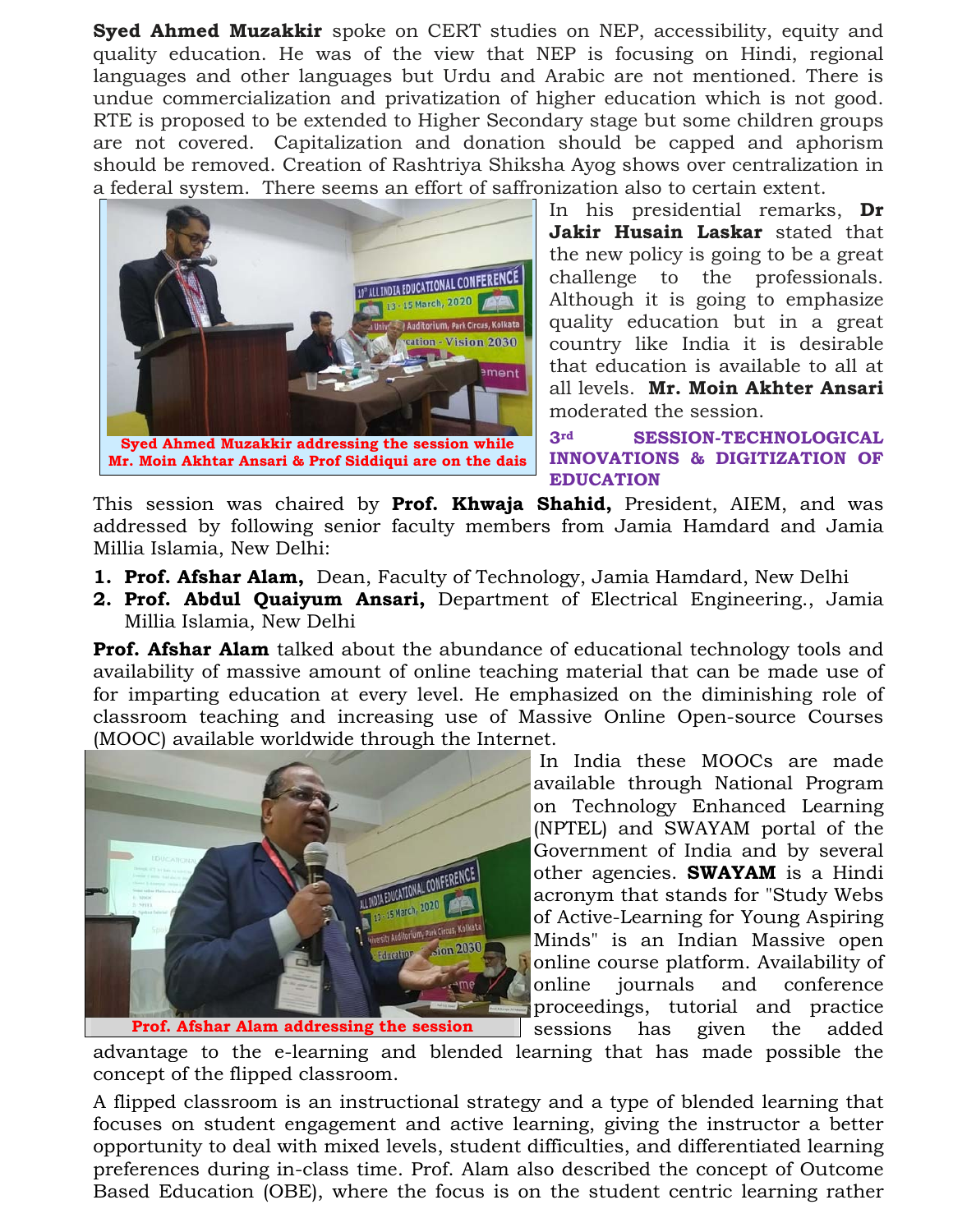than the teacher centric learning. The OBE has been adopted by almost all the regulatory as well as accreditation agencies of the world including Indian agencies like AICTE and the National Board of Accreditation (NBA).



**Prof Abdul Qaiyum Ansari** spoke on the need of innovation and entrepreneurship at the grass root level in the Indian education system. He emphasized that the most fundamental innovation happens in the rural India where people innovate in their own ways mostly for survival and better living within the limited resources that they possess. Even, the present Prime Minister of India has declared decade 2010-20 as

the 'Decade of Innovation', to unleash the creative potential of every Indian. Prof. Ansari gave very pertinent examples of few need-based grass-root innovations that have happened mostly in the remote villages and tribal areas and have remained mostly unnoticed. A humble effort of identifying such innovations and bringing them into public domain is being carried out by the Honey Bee Network of IIM Ahmadabad under the mentorship of Prof. Anil Kumar Gupta, who is an Indian scholar in the area of grassroots innovations. During his lecture Prof. Ansari defined innovation as translating ideas into new or improved products, processes and services that could be taken to marketplace for economic growth and social development.

The problem solving strategies carried out to overcome serious inadequacies of a system is popularly known as *jugaad***,** which for long has been a household word in India. India could give the world a new form of jugaad innovation as in 1966, the Yoga, Sitar and Carnatic Music. Leading companies like Future Group, GE, IBM, PepsiCo, Philips, Renault-Nissan, Siemens, Ta Tata Group, and Yes Bank, among -



**A view of the audience at Seva Kendra**

other have already been practicing jugaad innovation to generate disruptive ideas and pioneer growth. From leveraging the cost efficiency of missedcalls to jury-rigged farm vehicles, the concept has been applied to pressing social and industrial problems to produce Rs. 1000/- water filters, Rs. 2000/- tablet PCs, Rs. 50000/- ECG machines, and the likes.

**Prof**. Ansari emphasized that the culture of innovative practices should be

employed from the very beginning of the education system, may be from the school level itself, and the students should be given challenging tasks to find solutions themselves through frugal and flexible approaches.

#### **4th SESSION -INDIAN JUDICIARY & MINORITY EDUCATION:**

This session was chaired by **Mr. Abdul Rashid,** Addl General Secretary AIEM and addressed by Hafiz Rashid Ahmed Chowdhry, Sr. Advocate Gauhati High Court and Mr. Aslam Ahmed, Advocate Supreme Court and Treasurer AIEM.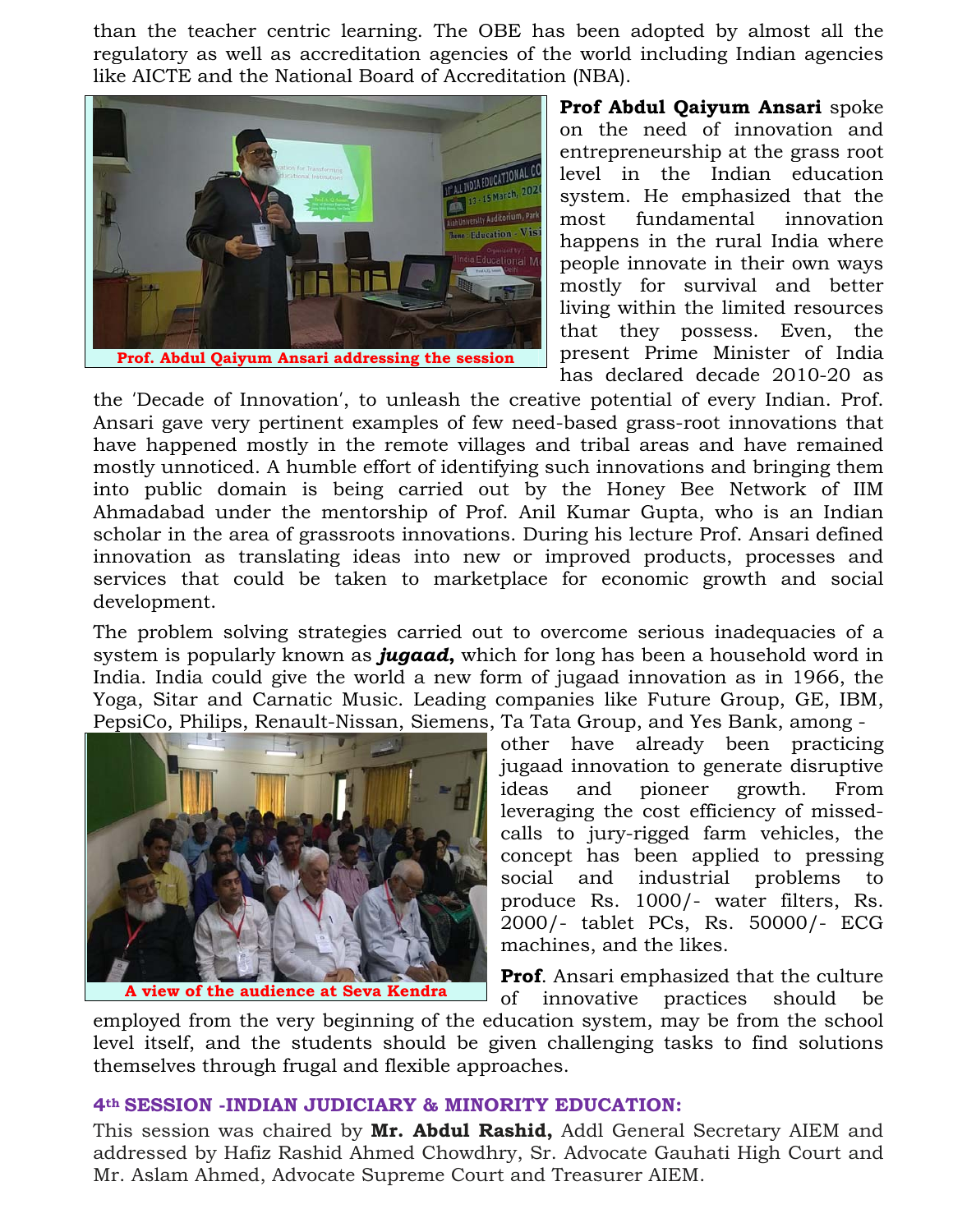

**Hafiz Rashid Ahmed Chowdhry**  spoke on the constitutional provisions on fundamental rights, role of Executive and the Judiciary in interpreting the various provisions of constitution particularly the rights of minorities enshrined in **Article 29 and 30.** Minority character of AMU which has was established by an Act of Parliament in **1920** has been a subject of controversy in various courts. So long as the minority

institution does not receive any grant from the State there is no problem but as soon as state grant is given, interference in the managing committee starts. In this connection he referred to the famous TMA Pai case.

Earlier regime in West Bengal did not approve any minority institution but presently powers of the managing committee have been protected by the State Madrasa Board and the Minority Department. In Assam the state Government has threatened to ban all Madrasas. However the general position all over the country is of noninterference in the functioning of minority institutions.

**Aslam Ahmed, Advocate,** Supreme Court, spoke on fundamental rights in general and reasonable restrictions on the same.



He explained that Fundamental rights differ from ordinary legal rights in the sense that these are constitutionally conferred rights and cannot be taken away by the Parliament except to the extent of restrictions mentioned in the Constitution itself and that too only reasonable restrictions. Ordinary rights can be altered or amended by the Parliament any time. Examples of Fundamental rights are right to equality or freedom of expression. Example of an ordinary right is say

consumer's rights under Consumer laws or right over a property which are important legal rights but not fundamental rights. In democracies these provisions are very important.

He also explained certain provisions of Indian Penal Code, 1860 (IPC) which happen to be very useful and relevant in day to day life such as rights upon arrest, powers of police and rights of citizens, that women can be arrested only by female police officers and when the police can arrest with a warrant only and when without warrant.

**Mr. Abdul Rashid,** Addl. Gen Secretary, AIEM, in his presidential remarks thanked Hafiz Rashid Hafiz Rashid Chowdhry for enlightening the audience about the provisions of the constitution relating to minority education and stated that in view of different interpretations by various courts on this subject, there is need of a detailed legislation on the scope of scope of articles 29 and 30 as recommended by Ranganath Misra Commission.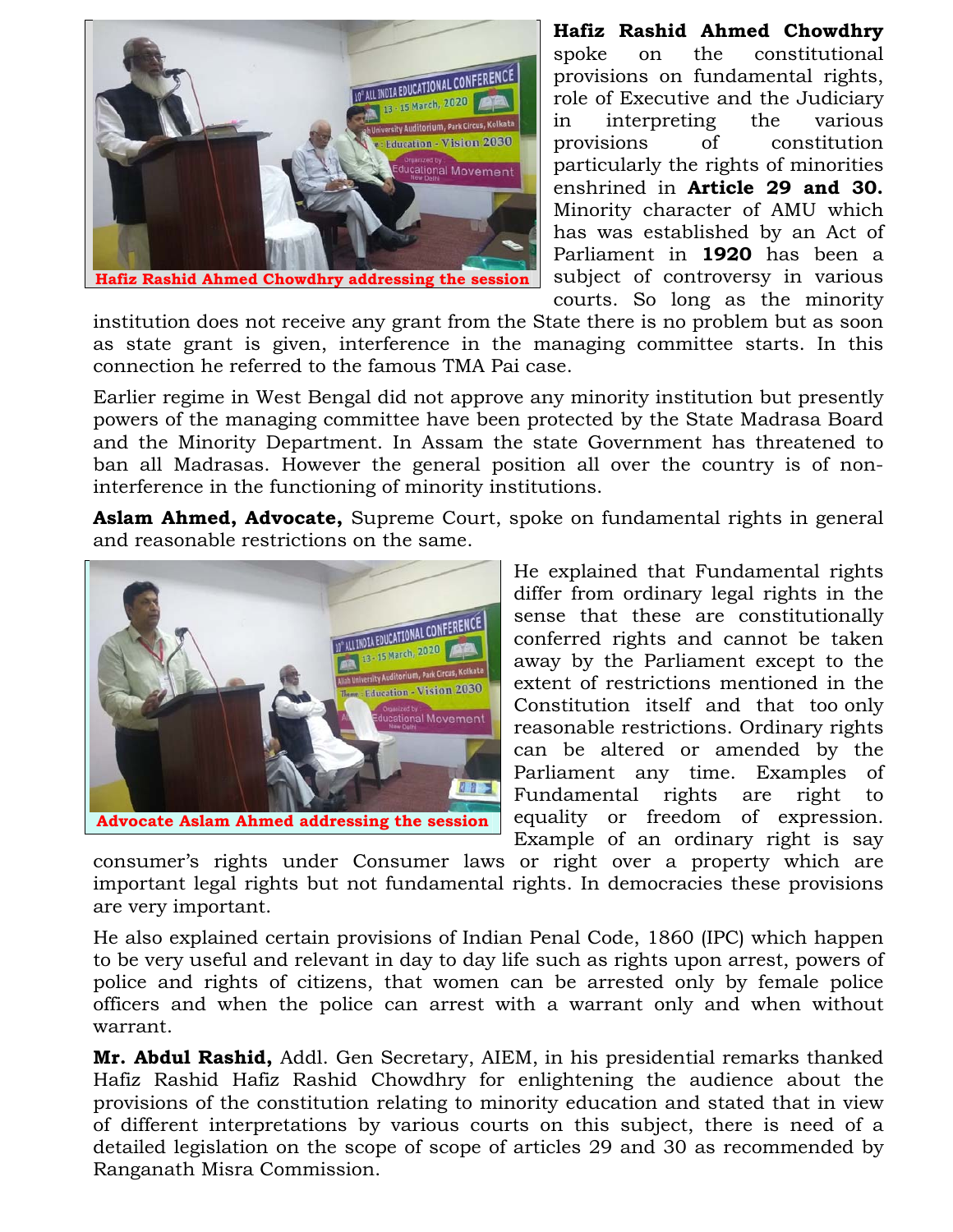

### **5th SESSION- GLOBAL DEVELOPMENT IN EDUCATION:**

This session was chaired by **Dr. Sayeedur Rehman Faizi,** Toronto, Canada, and addressed by **Dr. Abdul Rashid Agwan,** President Institute of Policy Studies and Advocacy. **Dr. Agwan** enlightened the audience on the emerging global standards on education, which have unique lessons for India. In a flexible

education in near future, there will be no need for a formal classroom. Under the MOOC technique, teachers, in future, will turn into facilitators and examinations would be held on demand. Free quality education would be available up to secondary class with **100% GER.** Financial support would be needed up to **6%** of GDP.

Although enrollment in India has also increased in case of Muslim minority, but they are still lowest in term of literacy; they are just above the SC/ST. Our areas of concern are educational policies, child development, pedagogy, global standards and inclusive education. We need to have sustainable development goals and affordable technical education as also elimination of discrimination in education.



**while Dr. M. Ilyas Saifi is on the dais**

Mother tongue at primary level is one of our educational rights and common schools are necessary for quality education. Generation Alfa **2.5** will be served shortly. In this digital age, learning also needs to be digitized. Top countries in the field of education include Finland, Japan, Denmark and South Korea, the model of which may be imitated with local modifications. The new policy is likely to focus on privatization and commercialization which is not

good although public private partnership could be a better choice.

**Dr. Sayeedur Rehman Faizi** in his presidential remarks stated that this is an important subject and needs more time for thorough discussion. Five top countries in education have made their students stress free. In his opinion in place of teacher, we should have a mentor.

The session was conducted by **Dr. Idrees Qureshi,** Executive Member of AIEM.

# **6th SESSION- EDUCATIING GIRLS FOR PROGRESS & GROWTH:**

This session was chaired by **Mrs. R. C. Khwaja,** Joint Secretary (Retd) Govt. of India and addressed by **Dr. Haleema Sadia,** President Shaukat Ara Trust, Noida.

**Dr. Haleema Sadia** started her address by mentioning that It is undeniable fact that women empowerment in education has a direct impact on the economic growth and national development in India. She narrated a few success stories of empowered women who transformed their families and brought fortune in the house. It was an interactive session with the audience on the role of women in development of the country and the world at large.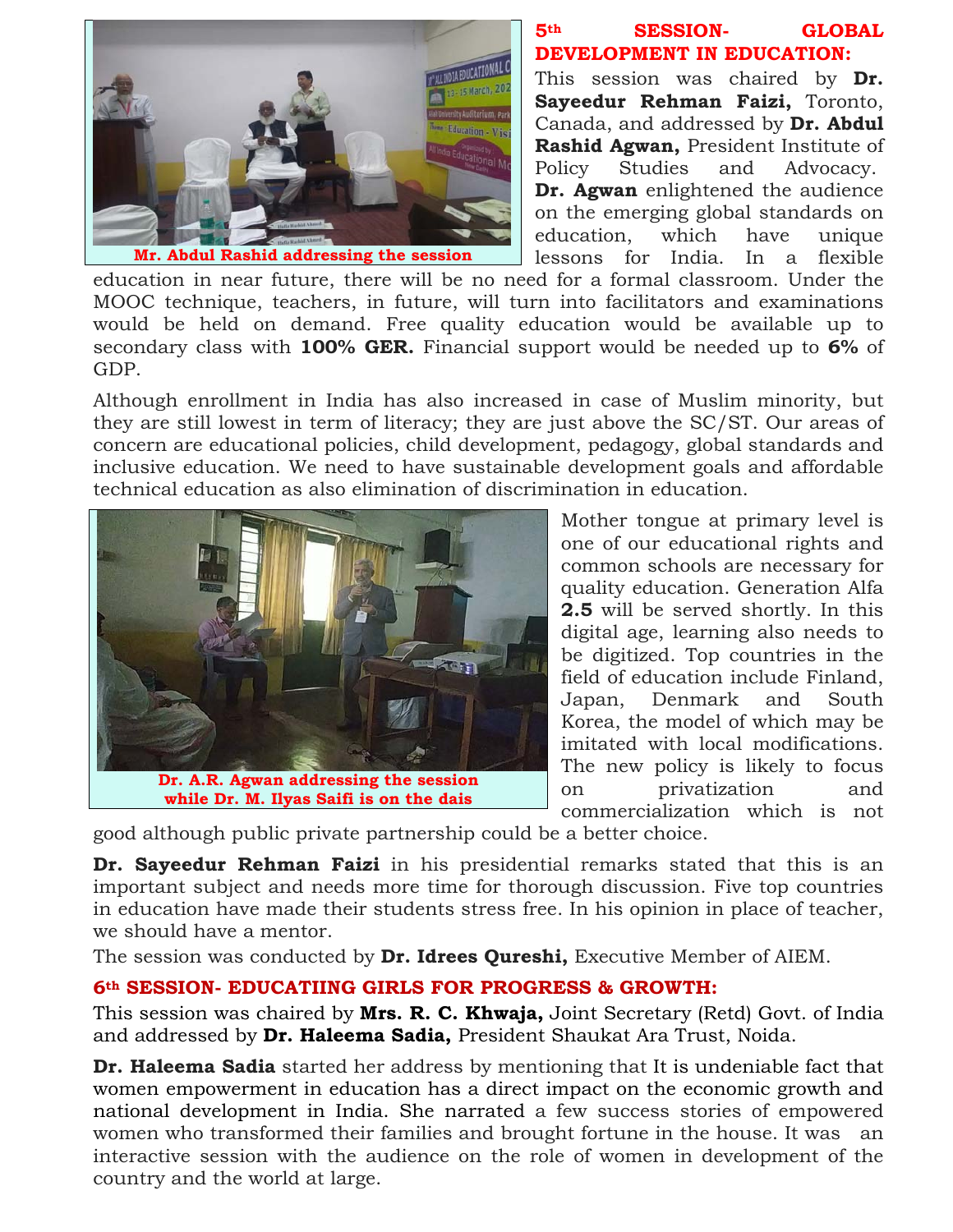

In this connection she also referred to the conditions of women in West Bengal, many of whom are working as domestic help in faraway Delhi due to poverty. She stated that only 27% of women have a role in the development of our country as against 48% in the world. Indian women are lagging behind because of ignorance of dozens of Government schemes and programs which are specially meant for

women. Besides, negative parental attitude towards girl child is also one of the main reason for lack of their proper development. There are only **47%** female teachers at primary level in our schools. There is shortage of schools within ten kilometer range besides lack of trained female teachers and separate toilets for girls. Social reasons are also responsible for their educational development as they also attend to random jobs at home. In addition there are health issues, food issues and in some areas they are forced to marry at early age denying further education. Lack of proper awareness and motivation and stereotype role given to them also leads to their inadequate development.

In her presidential remarks, **Mrs. R C Khwaja** stated that the entire nation was late in awakening to proper education of female child. It was only in the VI Five Year Plan (1980 – 85) that women education and development were integrated into National plans and they were now considered direct participants in the nation's development. This resulted in a number of developmental and empowerment programs for women and girls. However, on ground facts reveal an utterly dismal picture. Here each one of us can play a role and work consciously to educate our maids, help or anyone coming from weaker sections of the society and give monetary



Mrs. Khwaja added that coupled with this effort, it is essential to break the gender stereotype roles, assigning the girls only domestic activities. Interestingly, girls are now very keen to pursue studies and outshine the boys, when given equal opportunities. Mrs. R. C. Khwaja summed up with Mahatma Gandhi's popular adage that when you educate a girl, you educate an entire family – so much is her contribution. Lastly,

she appreciated the role of All India Educational Movement in creating educational awareness among the poor and the minorities by organizing such conferences and educational caravans.

**Mrs. Mamduha Majid,** Executive Member of AIEM moderated the session in her lively style.

### **7th SESSION- (OPEN SESSION)**:

Observations and comments of participants:

Members of AIEM and some participants offered the following observations and comments on the deliberations during the conference and on education in general.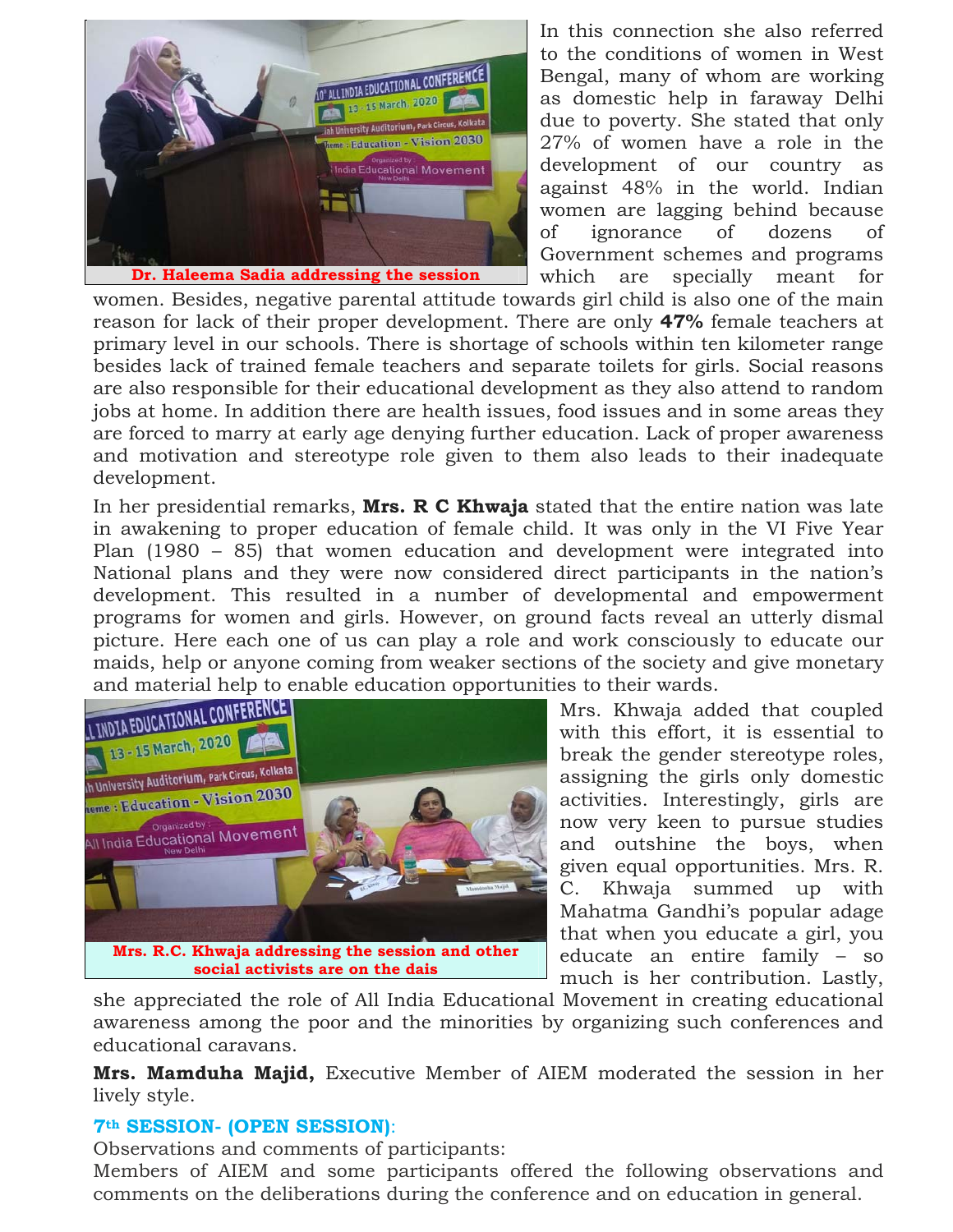## **Dr. Idrees Qureshi- Executive Member of AIEM:**

He suggested that such programs should be organised in rural areas and we should advise the concerned persons how to open and run a school or college. There should be Education Development Committees at district level for this purpose.

## **Mr. Aslam Ahmed Advocate, Treasurer, AIEM:**

He felt that there was communication gap and lack of tolerance between different communities which has created an atmosphere of hate in the society which is not helpful in educational development. He highlighted the importance of reasoning and rationality in our education system; whereas our present education system is based on obedience.

**Mrs. Mamdooha Majid Secretary AIEM** She also felt that we need to go down to rural areas and educate them about the opportunities which are waiting for them. We should make a group of working women for this purpose and visit rural areas to inspire rural women.

### **Mr. Ilyas Saifi, Secretary AIEM:**

He advised that we can open learning centers anywhere which need no formal approval from any authority. Further career development centers are also required at district level for guidance of our youth. We also need to pay proper attention to Madrasa education. He lamented that local participation was not sufficient although our inaugural and concluding program are being organised in famous university of Kolkata.

### **Mr. Ghulam Mohammad, Secretary AIEM:**

He informed about the educational situation of Muslims in West Bengal. He stated that affiliation or recognition of minority institutions has been very difficult. In fact, affiliation/recognition was impossible during earlier communist regime where only 139 schools were given recognition. Muslim minority is not having many NGOs to look after the interest of Muslim education. He informed that the salary structure in approved /recognized minority schools is very poor.

### **Mrs. Noor Jahan Shakeel, Member, All India Muslim Personal Law Board:**

She stated that the present atmosphere of hate in the society coupled with our educational backwardness has kept us far from providing suitable education to our new generation. However we are not disappointed as individual efforts have led to success stories in many parts of the state. Setting up of Shaheen camp in Park Circus is a living example that our ladies are not lagging behind in matters concerning the community. She invited the participants to visit the camp.

## **Prof A Samad, Social Activist from Kolkata:**

He expressed concern on the educational conditions of Muslims in West Bengal. Our NGOs and schools have no proper planning and suffer from paucity of staff with the result that it is not possible to provide quality education in such schools.

This session was moderated by Mr. Abdul Rashid, Adll Gen Secretary, AIEM

### **VALEDICTORY SESSION:**

**Mr. Mozaffar Ali,** General Secretary AIEM welcomed the guests and informed that the theme of this conference is Education: Vision 2030 and we have discussed various sub topics in previous sessions and resolutions adopted would be presented in this session.

**Dr. Khwaja M Shahid,** President AIEM thanked Dr. Felix Raj, Vice Chancellor, St Xavier's University, Kolkata for having spared time and agreeing to be the chief guest in this valedictory session. He also briefed the audience about the AIEM and highlights of inaugural and six working sessions. He explained the importance of the theme of the conference: Education Vision: 2030 in view of fast changing developments taking place in the field of education. He also reiterated that next ten -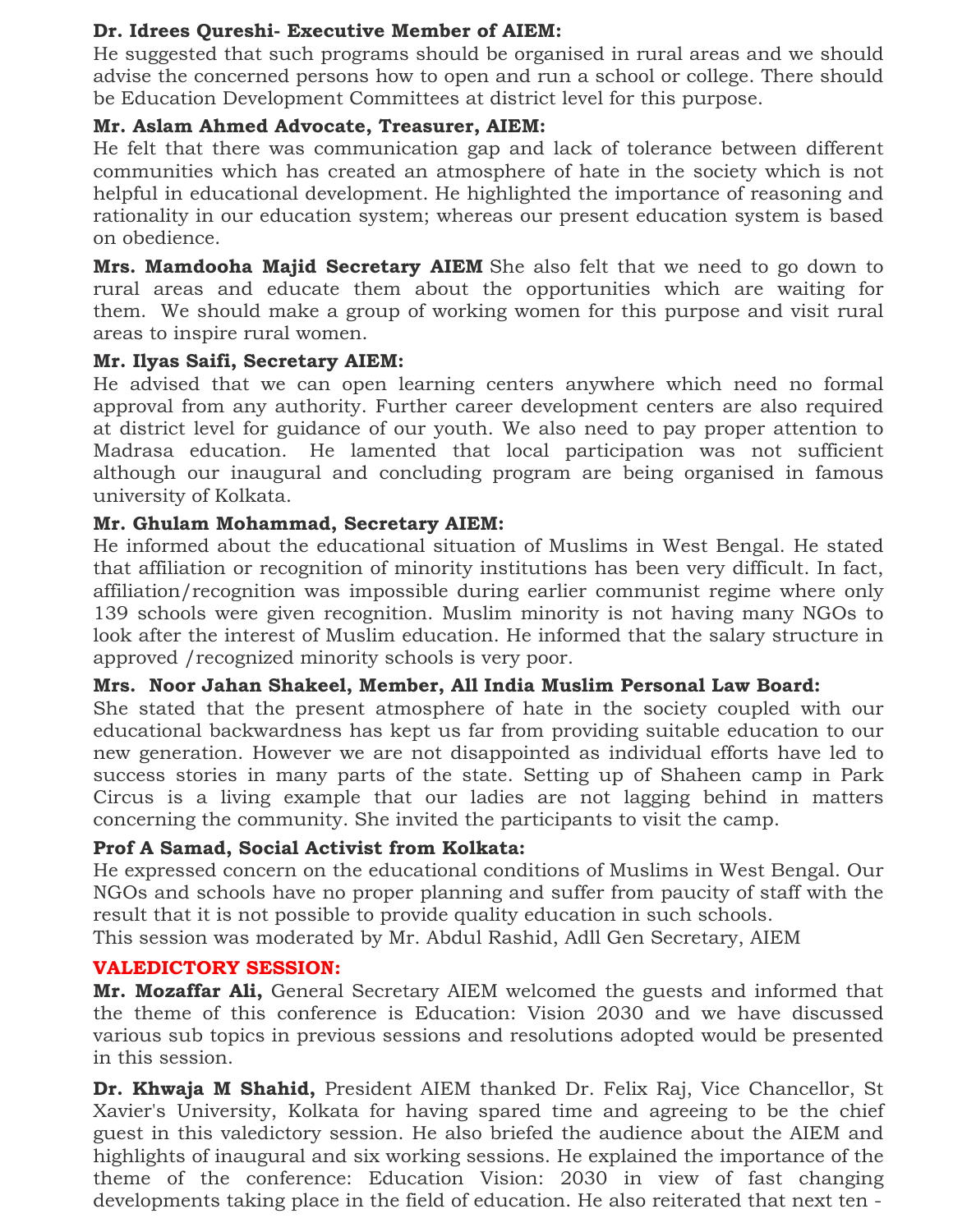years are going to be very important when National Education Policy would be finalized and implemented.



Prof Khwaja Shahid observed that Bengal has always led the nation in launching various movements. Persons like Raja Ram Mohan Roy, David Hare, Ishwar Chandra Vidyasagar, William Cavey, Rabinder Nath Tagore and many others have provided enlighten leadership and find prominent place among the builders of Modern India. But unfortunately, West

Bengal, now, is among the worst five states in respect of secondary education and hold 33 position among 36 states at the higher education level. In the context, it is not should surprise most of us that the condition of the Muslims in West Bengal in respect of education, employment etc is at the bottom when compared to other provinces of India, as enumerated by the Sacher Committee Report. Prof Khwaja opined that education is the only tool to upgrade the quality of our life style and bring equity and justice in the society.

He noted that, at the national level, among the minorities and others socio economic groups, Muslims are recognized as educationally backward community on the basis of statistics, reports and other proven sources. Therefore, special efforts are required to be undertaken to bring them at par with the rest of the nation. In this regards we have a lot to learn from other communities specially Christians and New Buddhists. He requested Dr. Felix Raj to enlighten the conference specifically on this aspect as Muslims would like to benefit from their experiences.

Prof Khwaja Shahid further said that the reasons for educational backwardness of Muslims are manifold. But the most importantly, two main reasons are lack of proper infrastructure and quality education in community schools. These schools need to work with missionary zeal and move towards technological up gradation and teaching – learning innovations.

Finally, Prof Khwaja Shahid, President, AIEM thanked all speakers, guests and delegates for attending and enriching the deliberations of the conference. He also thanked the local and national level organizers for managing all aspects of arrangements in an excellent manner.

**Mr. Ahmed Hasan Imran,** Member of Rajya Sabah and Guest of Honor observed in his address that partition of Bengal in 1947 has had caused havoc to the development and education of Muslims in West Bengal. The partition witnessed migration of Muslim elites to East Bengal – now Bangladesh. He recalled the services rendered by Rukaya Begum before the independence of the country in undivided Bengal for women education. Rukaya Begum, who was born in 1880, believed that education is a precondition for women liberation; she, therefore, established a girl school in Kolkata in 1916 and also set up a Muslim Women Association – Anjuman e Khwateen e Islam. He, however, lamented that earlier communist regimes in West Bengal did nothing for minority educational institutions or for enhancing their employment. The Sacher Committee report has shown the poor educational status of Muslims in West Bengal. He further observed that there has now been an urge among Muslims in West Bengal for education. He specifically mentioned the services rendered by two famous minority institutions – Al Ameen Mission under Mr. Noorul Islam and Shishu Vikas Academy under president under president ship of Jb Abdul-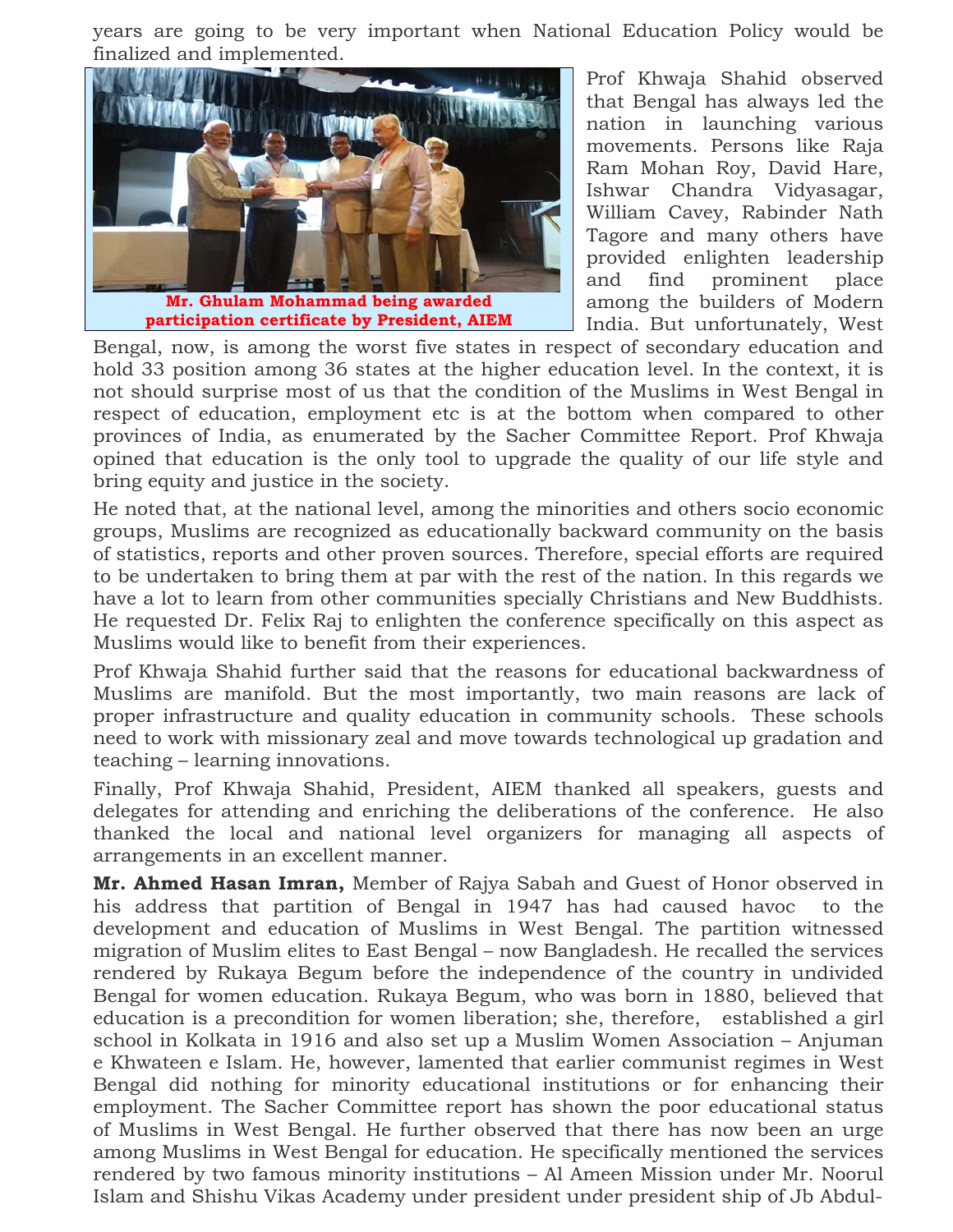

Qasim, for educational development of minorities.

The Al Ameen Education Society has done good job and trained thousands of our youth in medical and engineering fields. The government has set up Aliah University and many Coaching centers for admissions in professional colleges and courses.

The TMC Govt. has also acted

developed a new campus for Aliah University. There are 600 *Madarsas* in the state which run with government financial support. They are as good as regular High Schools affiliated to West Bengal Education Board. He informed that more girls are studying in these *Madarsas* compared to boys. He, however, regretted that Muslim community is not fully availing these facilities for their educational and social betterment. He also informed that West Bengal also has a large Urdu speaking population; but their education is not well managed. The Urdu schools are not functioning well and require urgent attention for improving management and quality of education in these schools.

According to Mr. Ahmad Hasan, the Christian community has, however, performed well and could establish some good colleges. Mr. Ahmad Hasan also spoke about the proposed National Education Policy and observed that draft NEP is one sided and it needs to be pluralistic and inclusive.

**Dr. Felix Raj,** Vice-Chancellor, St. Xavier's University, Kolkata and the chief guest of the session started his address by invoking the blessing of God and recited a hymn. He referred to recent killing and destruction of property in recent north east Delhi communal riots and condemned violence in strong words. He observed that harmony is humiliated whenever such violence is erupted in the country. He further mentioned that Hinduism is different from Hinduvta policies, which is aggressive towards minorities. He appealed that all minorities should stand together against divisive forces and join hands in their efforts to fight for secular values as enshrined in our constitution.



He stressed upon the need of dialogue and cooperation between Muslim and Christian communities for development of minority education in the educational context of Articles 29 and 30. In this context, he appreciated the educational conference organized by the AIEM at Kolkata. This conference can be a beginning of Muslim Christian dialogue. He assured to extend full support to the educational

efforts of the AIEM and local Muslim community. He observed that Christians have contributed a lot in the field of education and their contribution is acknowledged too. The main reason of success of Christian educational institutions is that we have kept education and politics apart but this is not the case in many Muslim